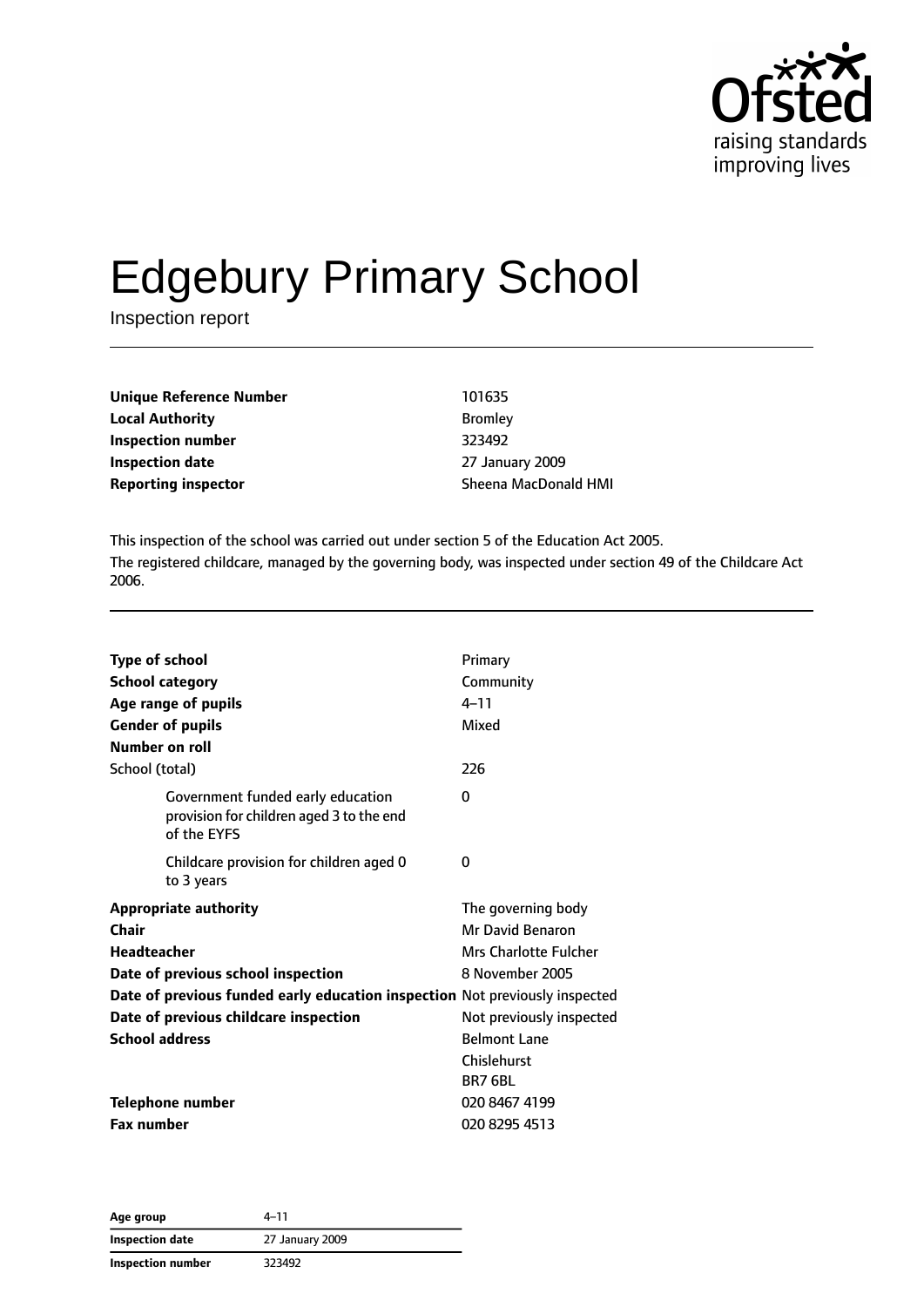.

<sup>©</sup> Crown copyright 2009

Website: www.ofsted.gov.uk

This document may be reproduced in whole or in part for non-commercial educational purposes, provided that the information quoted is reproduced without adaptation and the source and date of publication are stated.

Further copies of this report are obtainable from the school. Under the Education Act 2005, the school must provide a copy of this report free of charge to certain categories of people. A charge not exceeding the full cost of reproduction may be made for any other copies supplied.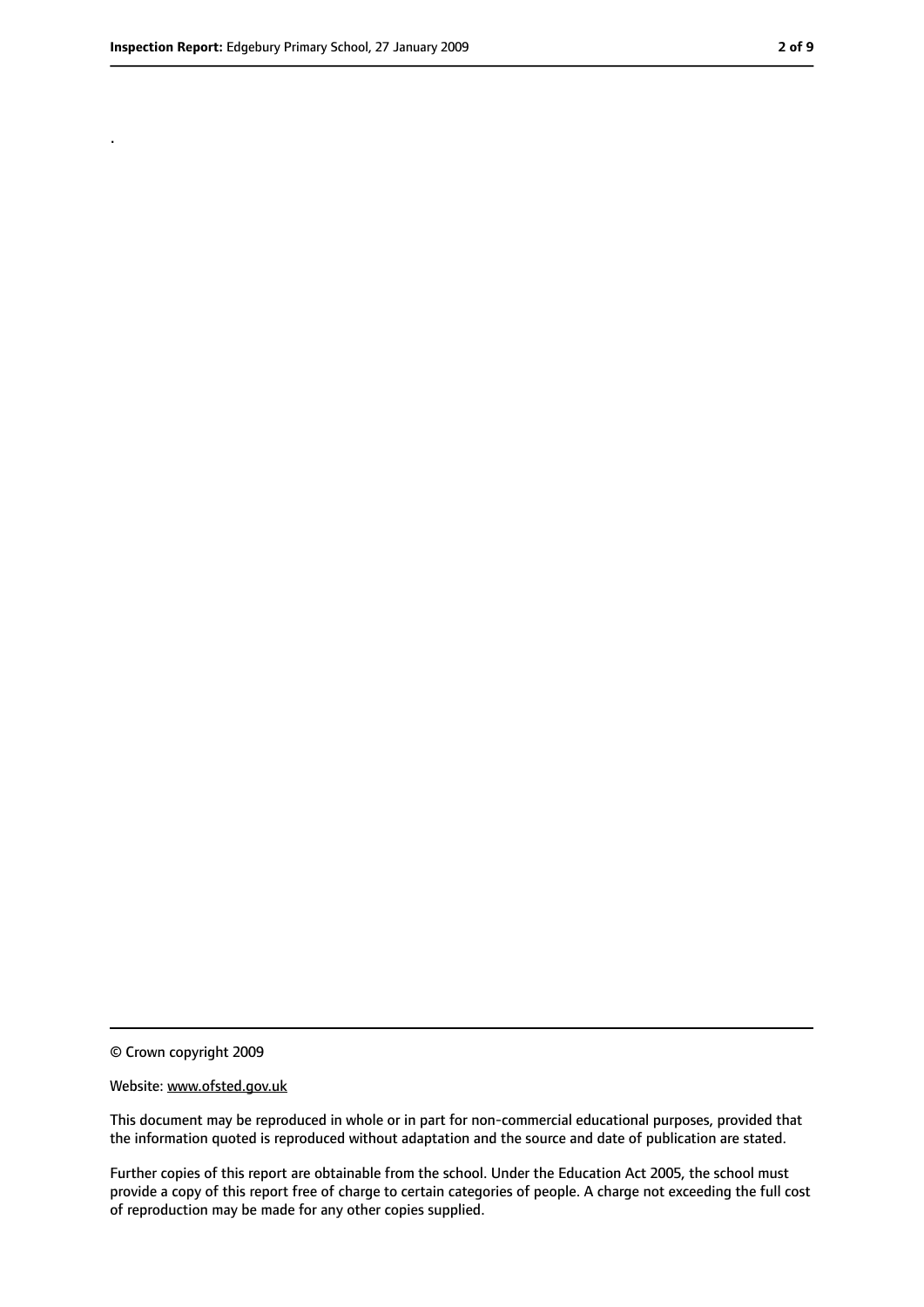## **Introduction**

The inspection was carried out by one of Her Majesty's Inspectors and an Additional Inspector. Inspectors evaluated the overall effectiveness of the school and investigated the following issues:

- the attainment of more-able pupils, particularly boys in writing and girls in science
- cultural development and community cohesion
- the effectiveness of the Early Years Foundation Stage (EYFS)
- the effectiveness of leaders and managers in evaluating and pursuing areas identified for improvement.

#### **Description of the school**

Edgebury is a one-form-entry school primary school. Just over three quarters of the pupils are White British, with the others representing several ethnic heritages. Lower than average numbers of pupils are eligible for free school meals. The school provides for children in the EYFS in a Reception class.

### **Key for inspection grades**

| Grade 1 | Outstanding  |
|---------|--------------|
| Grade 2 | Good         |
| Grade 3 | Satisfactory |

Grade 4 Inadequate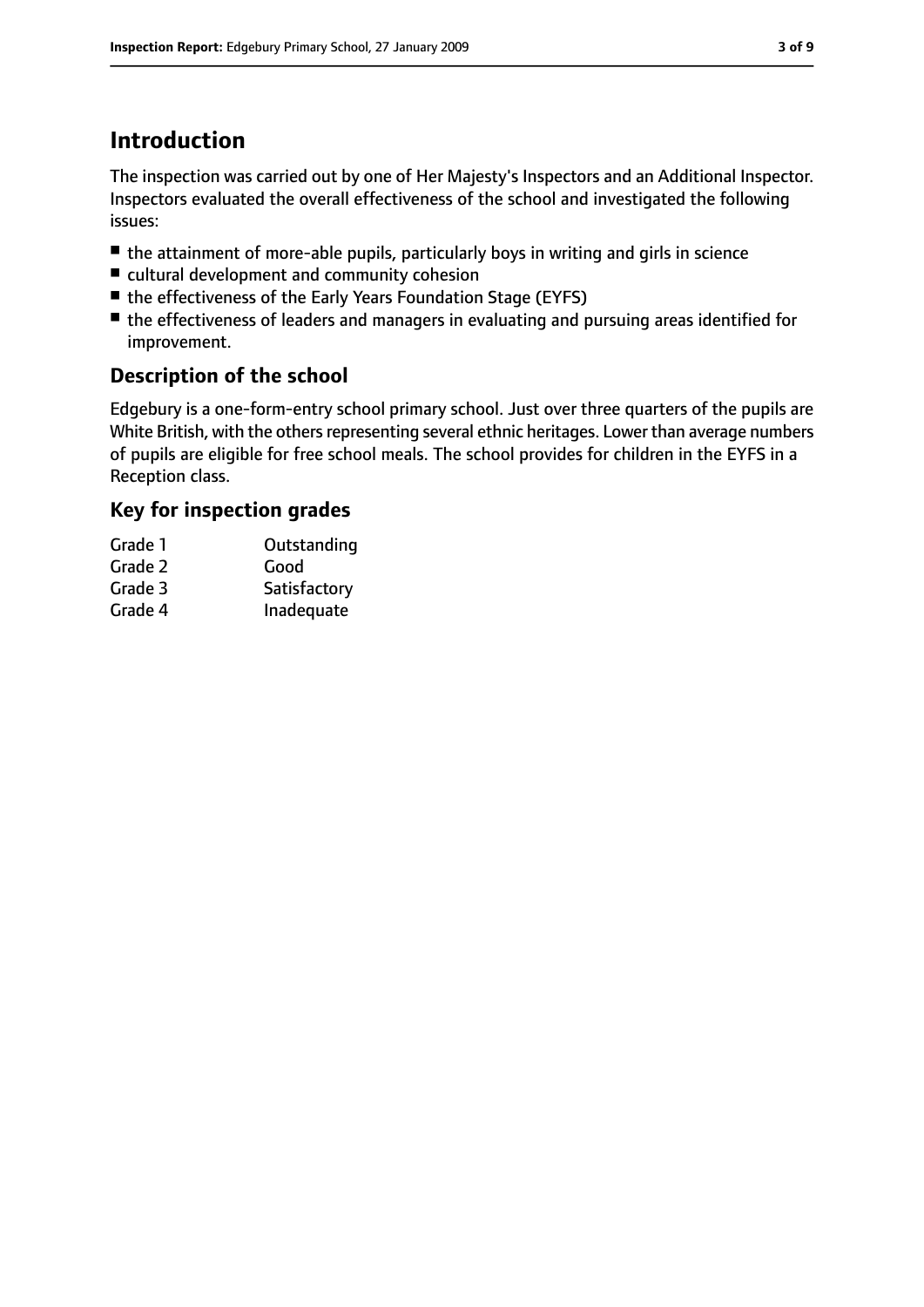### **Overall effectiveness of the school**

#### **Grade: 1**

Pupils thrive in this outstanding school and make excellent progress, both academically and in their personal development. The headteacher and senior leaders provide exceptionally clear educational direction, underpinned by strong management systems. Each individual, adult and child is valued, their weaknesses supported, and their strengths and enthusiasms sought out and nurtured. The high level of care, guidance and support for pupils is a particular strength of the school. The school's reputation in the community is excellent, and parents are overwhelmingly supportive. Many commented on how much their children enjoy coming to school and on the welcoming and supportive attitudes of all the staff. As one said, 'Edgebury is a true community school, with the children at the centre.'

Behaviour is exemplary and pupils show a good understanding of the part they play in making the school a safe, healthy and happy place. Their enjoyment of school is reflected in good attendance and in their enthusiastic participation in all aspects of school life. Pupils relish taking on responsibilities, and make a very strong contribution to the school and the wider community. They work well together, are well able to use their initiative and show independence, and would welcome opportunities to develop these skills further. Edgebury pupils become confident, articulate young people well prepared for the next stage in their journey.

Standards are high and achievement is outstanding. The school uses assessment information very effectively to set challenging targets and to provide excellent intervention, enrichment and support, which enables all pupils to make outstanding progress regardless of their very varied starting points. The very large majority of pupils who sat national tests in 2008 attained at least the expected level in English, mathematics and science. The school hasrightly identified the achievement of more- able pupils, particularly boys in writing and girls in science, as areas for further improvement. The work seen in lessons and in pupils' books indicates that strategies designed to raise standards, particularly in writing, are proving successful.

This is a school which believes wholeheartedly in 'lighting the fire of learning'. The excellent progress made by pupils is the result of outstanding teaching and learning, underpinned by a rich and vibrant curriculum. Lessons are very well planned and evaluated. They include excellent use of information and communication technology, paired work and role play to spark interest and enthusiasm. Teachers make very good use of links across subjects and the personal, social and emotional curriculum. For example, excellent work resulted from a Victorian day where pupils produced newspapers on Victorian life and events. Teachers have very high expectations of achievement and attitudes; however, in some lessons there is not quite enough challenge for the most-able pupils. In the very best lessons, teachers enable the pupils to use their initiative, take more responsibility for their learning, and set their sights higher. There is scope for teachers to share this practice more effectively so that this exceptional quality is achieved consistently. Well-trained teaching assistants make an important contribution to the outstanding progress of all pupils.

There are good opportunities, threaded through all subjects, for pupils to understand and celebrate cultural difference and diversity. This is well supported by links with other schools and partnerships with parents and the community. As a result, cultural development, and understanding of diversity, is now strong. The school makes very good use of internal and external expertise to provide a wide range of out-of-school activities. This results in particularly strong provision for music and physical education.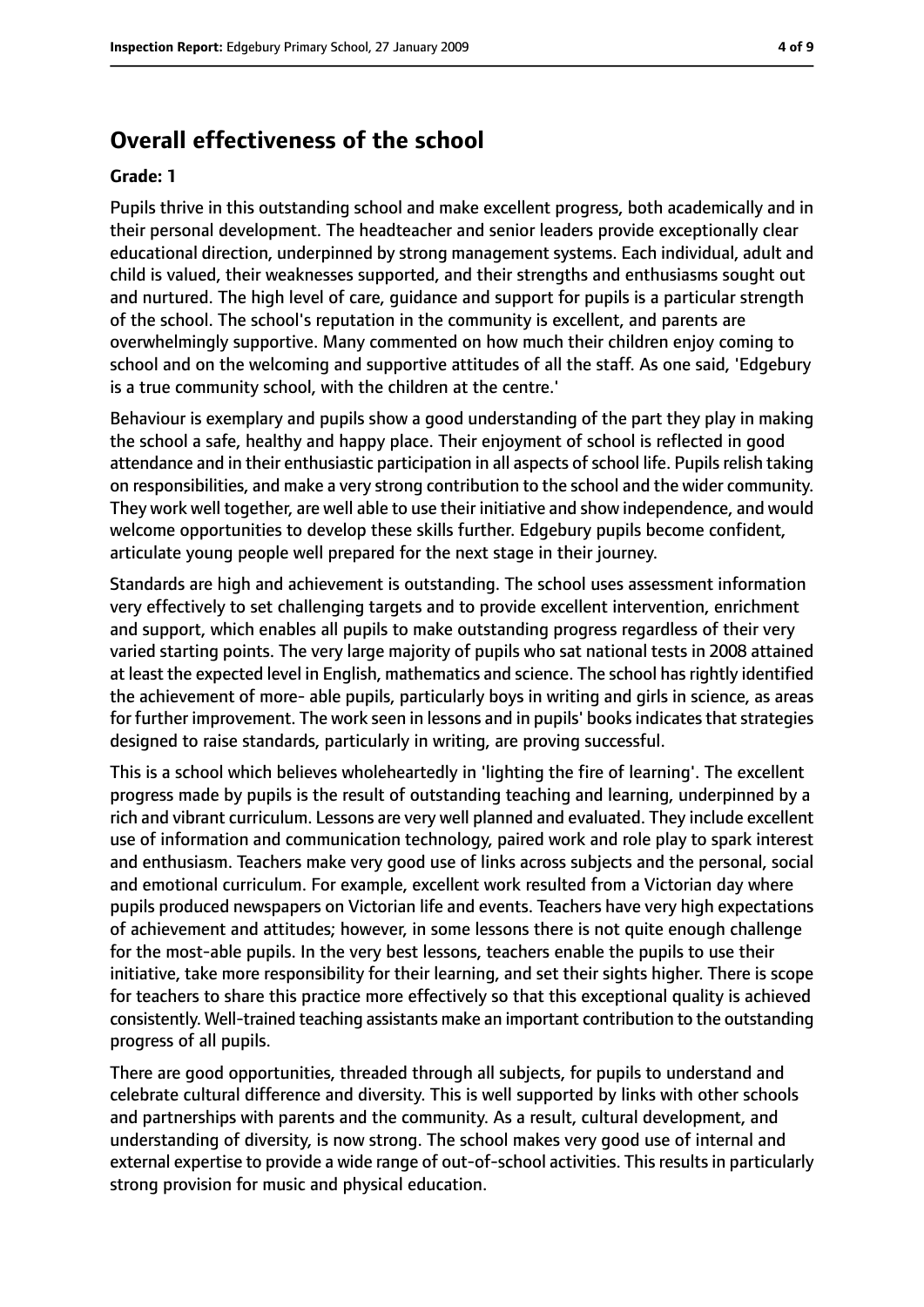Leadership and management are outstanding. Management systems and structures, such as those to ensure safeguarding, monitoring and assessment and school improvement planning are exceptionally rigorous. From this secure base, everyone feels very well supported and confident to 'have a go' and try something new and exciting. The headteacher, by encouraging staff to uncover skills and enthusiasms and by supporting their training and development, has ensured that the school has maintained the already high-quality provision in some areas and improved it in others. There is no hint of complacency in the school, and the leadership team, including the governors, and the staff are enthusiastic in their drive for further improvement.

#### **Effectiveness of the Early Years Foundation Stage**

#### **Grade: 1**

The Reception class provides an excellent start to children's education. The high priority placed on children's welfare and personal development means that they soon feel secure and settle in quickly. As one parent remarked, 'My child only started in early January, but we already feel part of the school. Staff are all fantastic and have made the transition very easy for us.' Parents commented on how much the children love coming to school every day, and this is evident in the enthusiasm and fun seen in the classroom. Adults work together well to plan exciting learning activities which link the learning across different subjects, both indoors and out. Teaching is highly engaging and the adults have an excellent understanding of the children's next steps in learning. As a result they are flexible and build well on the children's interests. For example, during the inspection the children enjoyed carefully digging up and finding out about worms. Teaching staff make very accurate observations and assessments of children's achievements, so that activities are very well matched to individual needs. High-quality individualised support is provided quickly and effectively, so that all children make outstanding progress in all aspects of their development, particularly in communication and literacy, and in personal and mathematical development. Like much else in the school, the leadership and management of the EYFS is a team affair, and colleagues work very well together sharing skills and expertise, so that all aspects of learning and children's welfare are extremely well provided for.

#### **What the school should do to improve further**

- Provide more opportunities for pupils to use their initiative and take responsibility for their learning, so that more achieve at the higher levels.
- Share the exemplary practice across the school, so that more teaching is consistently outstanding.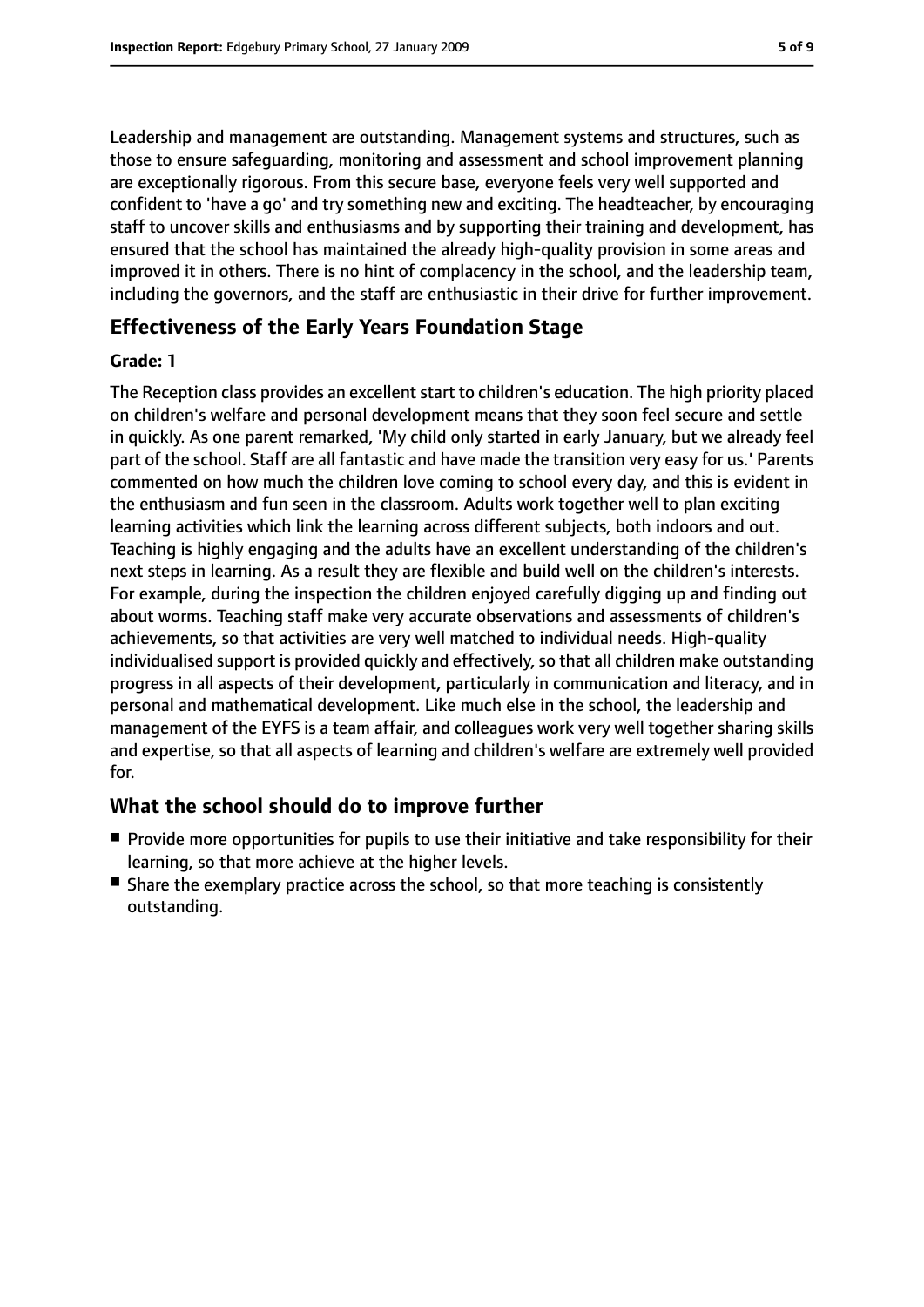**Any complaints about the inspection or the report should be made following the procedures set out in the guidance 'Complaints about school inspection', which is available from Ofsted's website: www.ofsted.gov.uk.**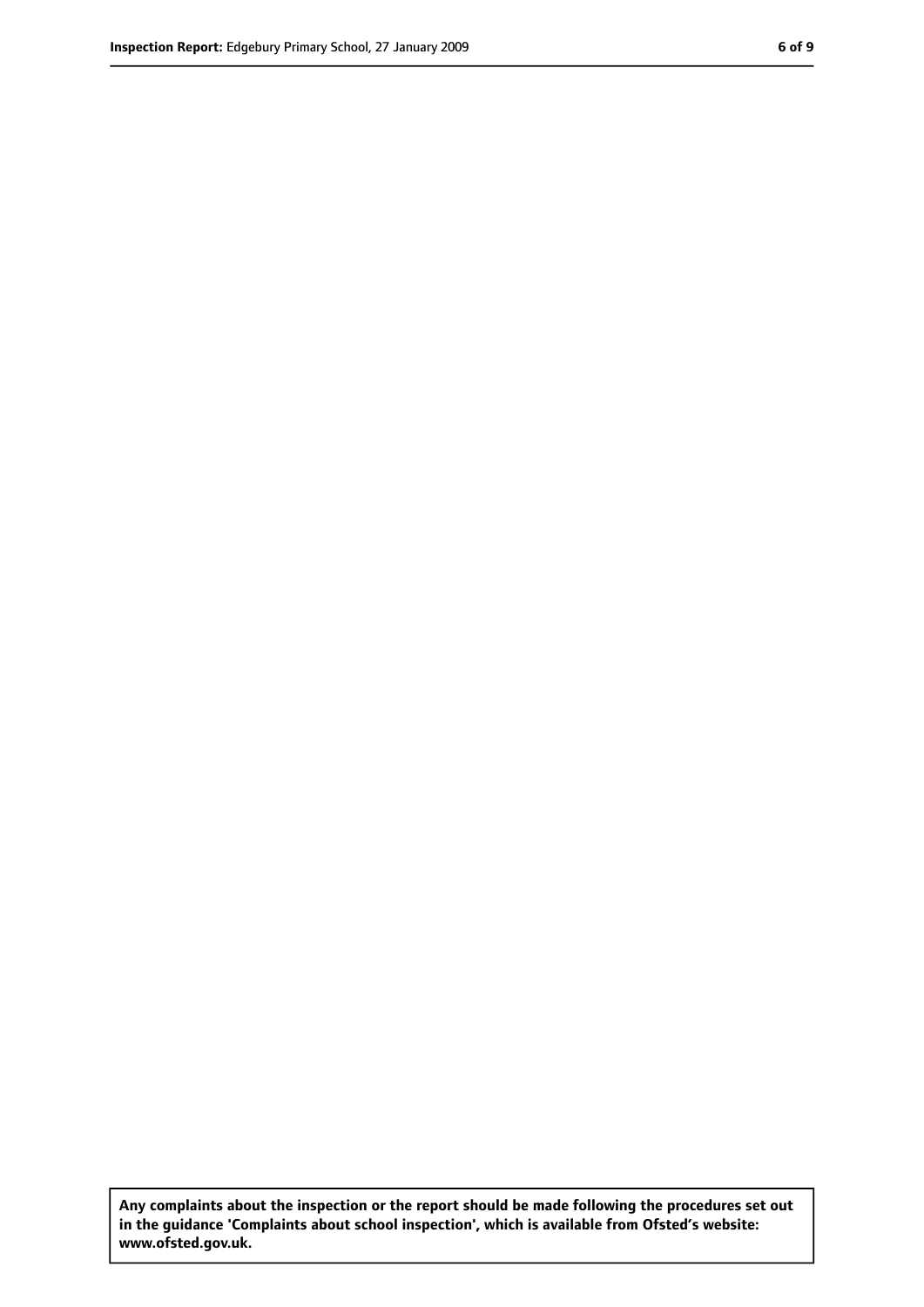# **Inspection judgements**

| ˈ Key to judgements: grade 1 is outstanding, grade 2 good, grade 3 satisfactory, and | <b>School</b>  |
|--------------------------------------------------------------------------------------|----------------|
| arade 4 inadequate                                                                   | <b>Overall</b> |

#### **Overall effectiveness**

| How effective, efficient and inclusive is the provision of<br>education, integrated care and any extended services in meeting the<br>needs of learners? |     |
|---------------------------------------------------------------------------------------------------------------------------------------------------------|-----|
| Effective steps have been taken to promote improvement since the last<br>inspection                                                                     | Yes |
| How well does the school work in partnership with others to promote learners'<br>well being?                                                            |     |
| The capacity to make any necessary improvements                                                                                                         |     |

## **Effectiveness of the Early Years Foundation Stage**

| How effective is the provision in meeting the needs of children in the<br>l EYFS?            |  |
|----------------------------------------------------------------------------------------------|--|
| How well do children in the EYFS achieve?                                                    |  |
| How good are the overall personal development and well-being of the children<br>in the EYFS? |  |
| How effectively are children in the EYFS helped to learn and develop?                        |  |
| How effectively is the welfare of children in the EYFS promoted?                             |  |
| How effectively is provision in the EYFS led and managed?                                    |  |

#### **Achievement and standards**

| How well do learners achieve?                                                  |  |
|--------------------------------------------------------------------------------|--|
| The standards <sup>1</sup> reached by learners                                 |  |
| How well learners make progress, taking account of any significant variations  |  |
| between groups of learners                                                     |  |
| How well learners with learning difficulties and/or disabilities make progress |  |

#### **Annex A**

<sup>&</sup>lt;sup>1</sup>Grade 1 - Exceptionally and consistently high; Grade 2 - Generally above average with none significantly below average; Grade 3 - Broadly average to below average; Grade 4 - Exceptionally low.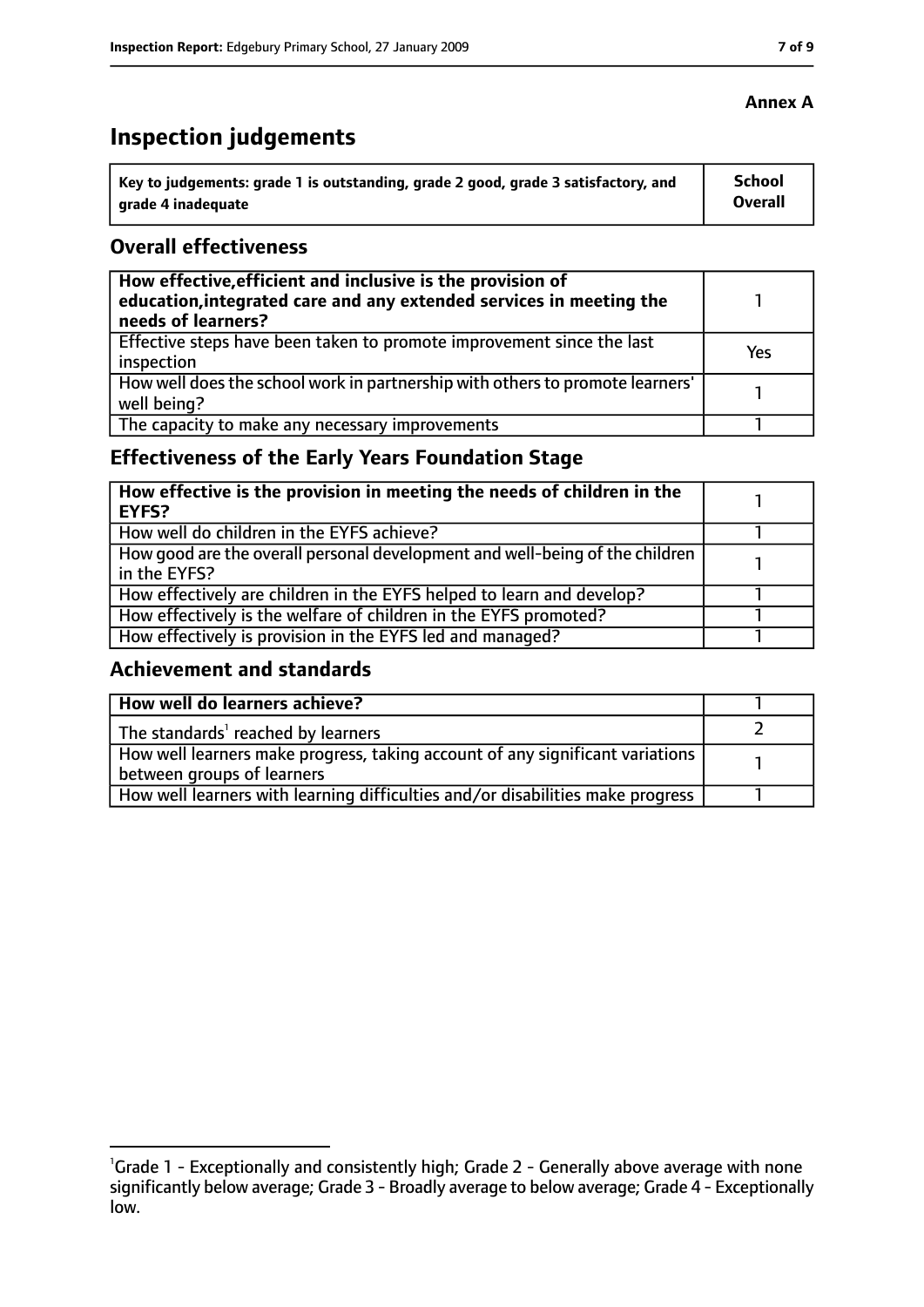## **Personal development and well-being**

| How good are the overall personal development and well-being of the<br>learners?                                 |  |
|------------------------------------------------------------------------------------------------------------------|--|
| The extent of learners' spiritual, moral, social and cultural development                                        |  |
| The extent to which learners adopt healthy lifestyles                                                            |  |
| The extent to which learners adopt safe practices                                                                |  |
| The extent to which learners enjoy their education                                                               |  |
| The attendance of learners                                                                                       |  |
| The behaviour of learners                                                                                        |  |
| The extent to which learners make a positive contribution to the community                                       |  |
| How well learners develop workplace and other skills that will contribute to<br>their future economic well-being |  |

# **The quality of provision**

| How effective are teaching and learning in meeting the full range of<br>learners' needs?              |  |
|-------------------------------------------------------------------------------------------------------|--|
| How well do the curriculum and other activities meet the range of needs and<br>interests of learners? |  |
| How well are learners cared for, quided and supported?                                                |  |

## **Leadership and management**

| How effective are leadership and management in raising achievement<br>and supporting all learners?                                              |     |
|-------------------------------------------------------------------------------------------------------------------------------------------------|-----|
| How effectively leaders and managers at all levels set clear direction leading<br>to improvement and promote high quality of care and education |     |
| How effectively leaders and managers use challenging targets to raise standards                                                                 |     |
| The effectiveness of the school's self-evaluation                                                                                               |     |
| How well equality of opportunity is promoted and discrimination eliminated                                                                      |     |
| How well does the school contribute to community cohesion?                                                                                      |     |
| How effectively and efficiently resources, including staff, are deployed to<br>achieve value for money                                          |     |
| The extent to which governors and other supervisory boards discharge their<br>responsibilities                                                  |     |
| Do procedures for safequarding learners meet current government<br>requirements?                                                                | Yes |
| Does this school require special measures?                                                                                                      | No  |
| Does this school require a notice to improve?                                                                                                   | No  |